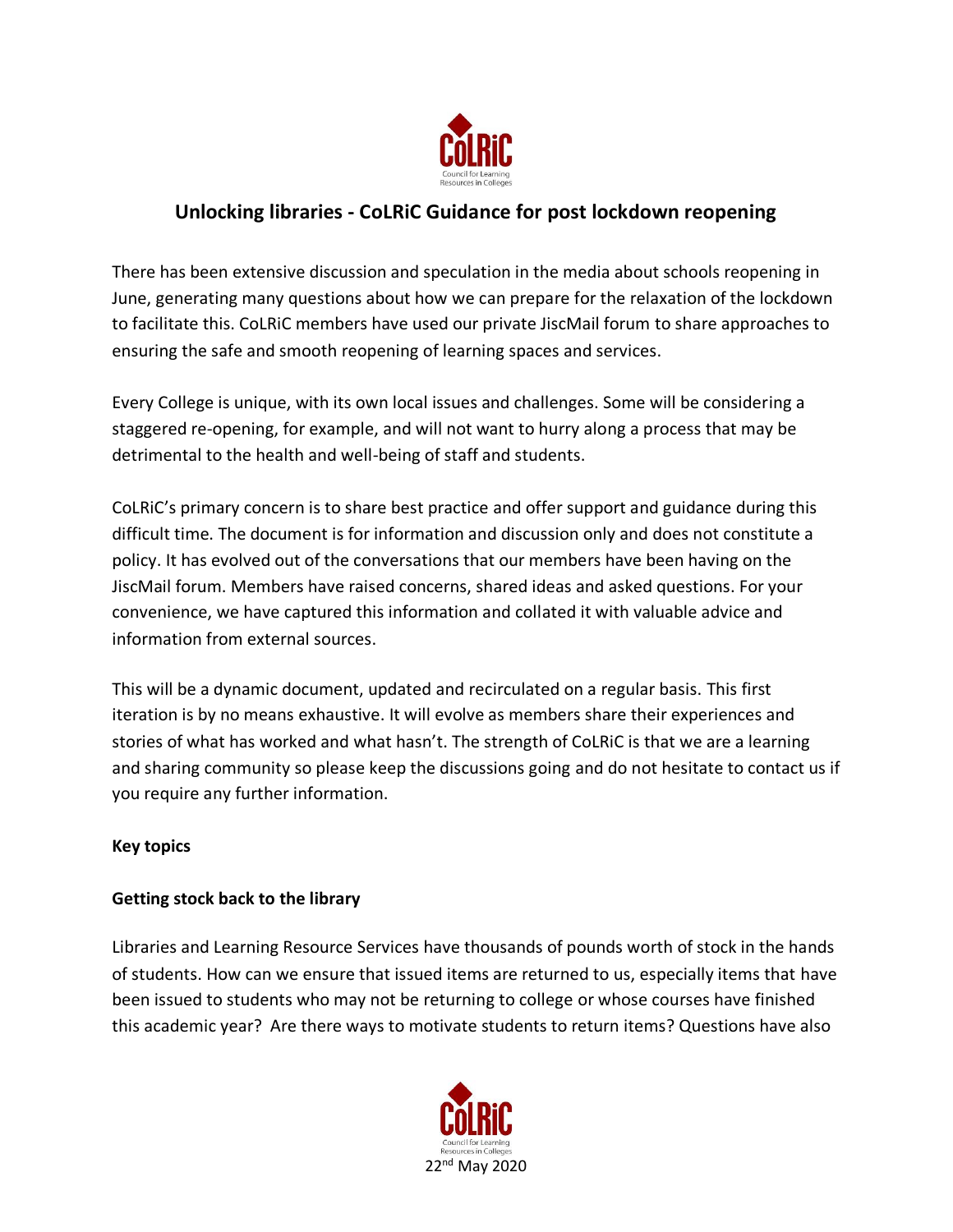been raised about the value of the issued stock, and whether covering postage costs makes economic sense. Options being considered by members include:

- $\triangleright$  No fines and ensuring major publicity about the no-fine policy
- $\triangleright$  Extend book due dates
- $\triangleright$  Drop boxes are useful for local students
- $\triangleright$  Pre-paid labels/envelopes to ensure return
- $\triangleright$  Explore the relative costs of a courier service
- $\triangleright$  Assess the value of your outstanding stock and estimate the costs of ensuring its safe return
- $\triangleright$  Explore the creation of drop off points at local businesses
- $\triangleright$  Tweak overdue reminder system to keep students informed of ways to return items.

#### **Resource return and quarantining items**

What are the best ways to safely manage returned items?

- $\triangleright$  Set up designated hotspots/hot areas
- $\triangleright$  Limit the number of staff who have access to hot areas
- $\triangleright$  Provide different return bins for different days
- $\triangleright$  Set up a rota of boxes/trolleys
- $\triangleright$  Clear labelling on trolleys with date it was moved to designated quarantine area
- $\geq$  Institute a quarantine system 72 hours seems to be the accepted norm
- $\triangleright$  Remove and replace plastic book jackets
- $\triangleright$  Staff to wear gloves
- $\triangleright$  Staff to interact minimally with other staff during their shift in returns area

## **Counter/desk duties**

What processes and guidelines can we set up to ensure that our staff stay safe at desk shifts?

- $\triangleright$  Design staff rota carefully only one person on desk duty at a time
- $\triangleright$  No sharing of workstations during desk shifts
- $\triangleright$  Staff to wash hands and sanitise before and after desk shift

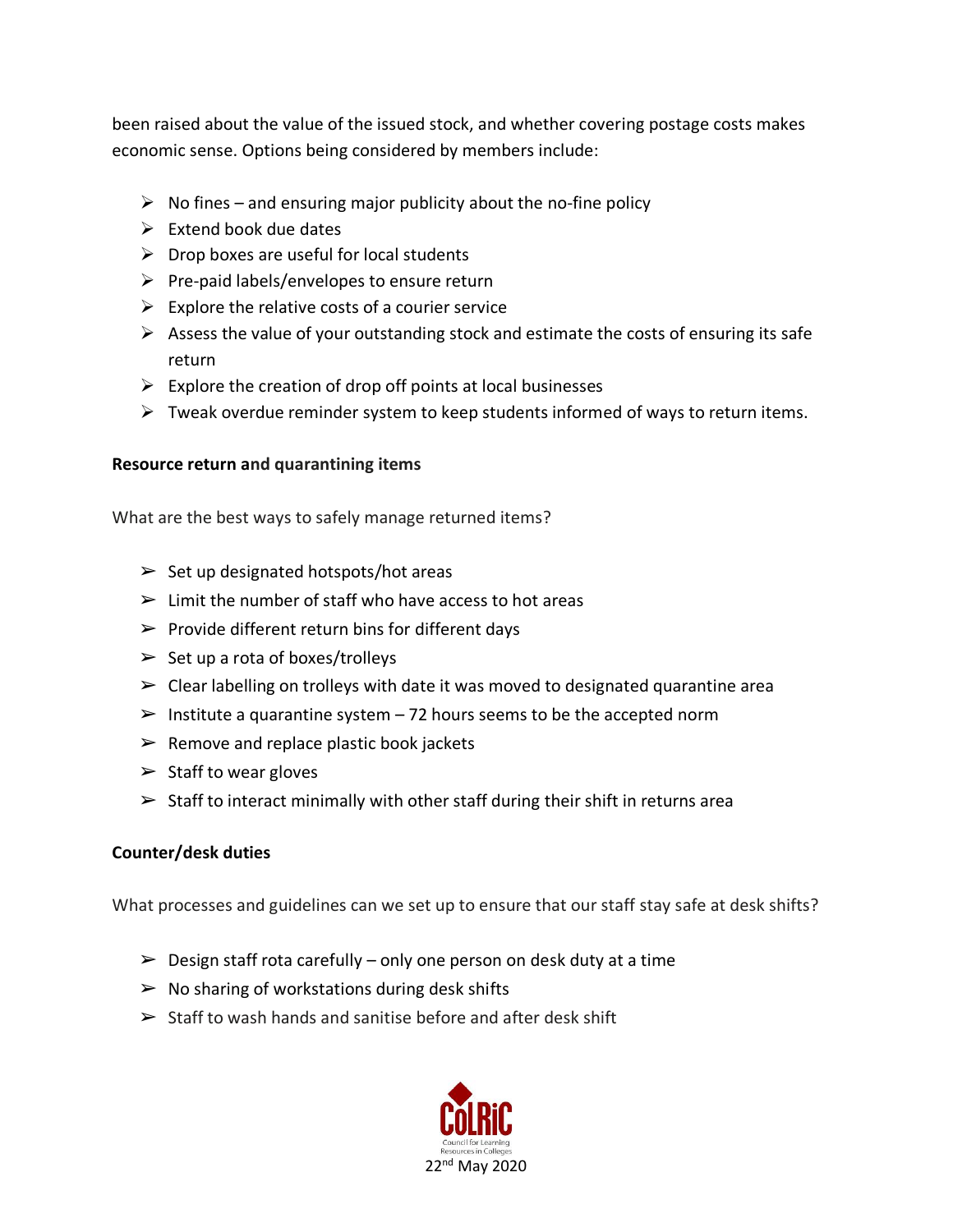- $\triangleright$  Provide guidance on wiping the work area/mouse/telephone handset etc. to ensure it is clean for the next shift. Also, provide the wipes (and refer to the section on glove etiquette below)
- $\triangleright$  No money handling. Consider withdrawing services that involve the exchange of cash, or offer them for free
- $\triangleright$  Enforce a strict 'no waiting zone' at the front desk area and other open areas
- $\triangleright$  No lending of stationery if items are lent, the student gets to keep them!

#### **Issuing physical resources**

What new processes can be put in place to ensure that resources are issued as safely as possible? The ideas considered include:

- $\triangleright$  For colleges that do not have self-service terminals and use hand scanners, staff should focus on not handling books or student ID card. Ask the student to open book, hold ID card etc.
- $\triangleright$  Books to be issued by reservation only. There will be no student browsing and LRC staff will collect items from shelves for issuing
- $\triangleright$  Provide no hardcopy issuing at all. Instead, promote digital, online resources and Borrowbox to students
- $\triangleright$  Provide 'click and collect' reservation services

## **Social distancing (aka crowd control)**

A major concern for our members is how they can manage numbers of users in the space and how to maintain social distances. "How do we stop users coming in their usual social groups?" "How do we manage lunch and breaktime rushes?"

- $\triangleright$  Remove some of the PCs, keyboards, mice
- $\triangleright$  Remove soft furniture
- $\triangleright$  Two users to a table if big enough
- $\triangleright$  Establish a one-way system and limit two-way traffic on stairways
- $\triangleright$  Limit the number of people allowed in staff member required to manage this
- $\blacktriangleright$  Temporary closure of some areas
- $\blacktriangleright$  Limit length of visit

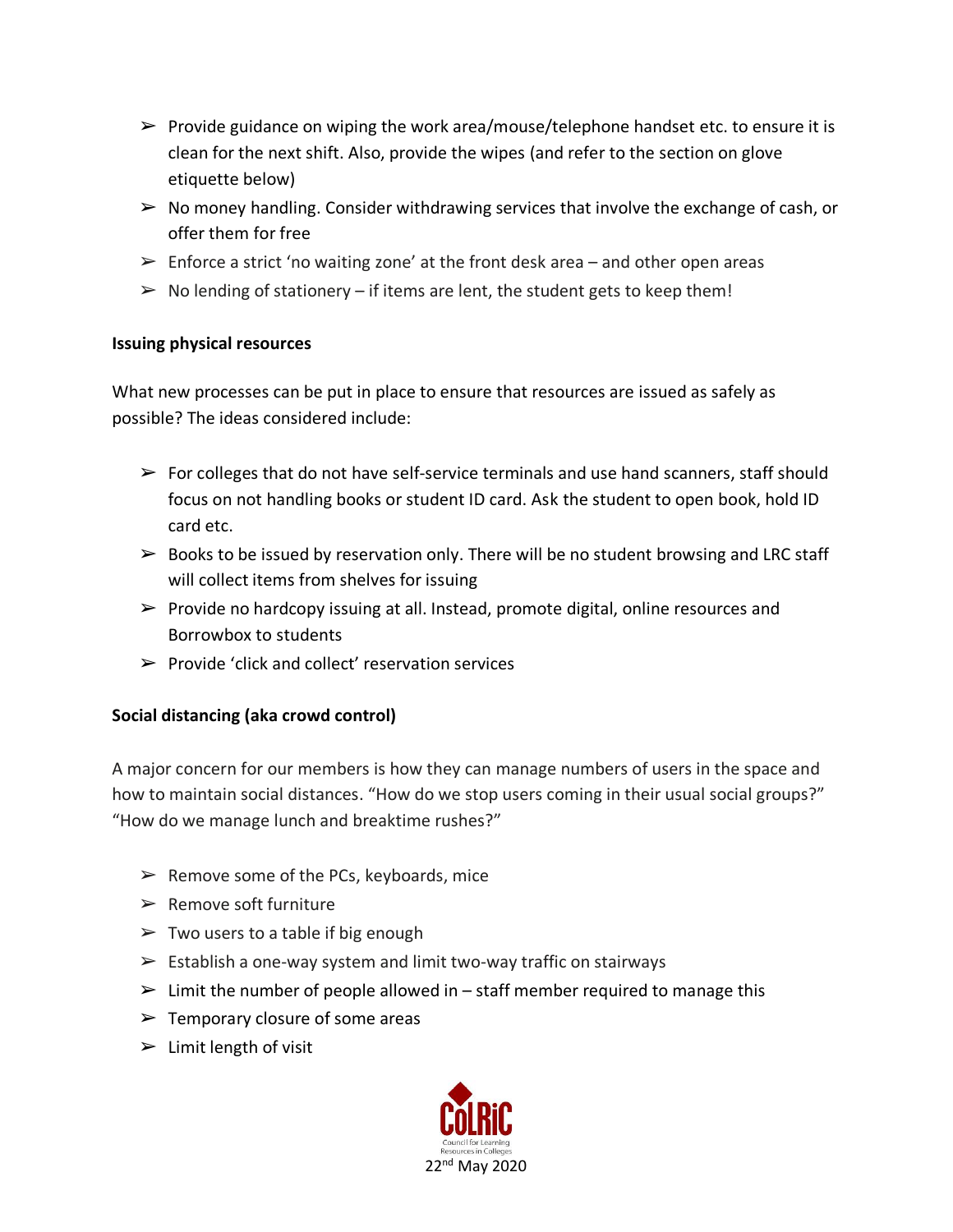- $\triangleright$  Consider how to manage congestion points
- $\triangleright$  Provide priority access for certain groups
- $\blacktriangleright$  Tape distancing lines on the floor

#### **Services to students**

What services should be suspended for now and how can others be maintained but managed differently? For example, can we continue to issue laptops via a self-service unit? What should be done about providing access to, and managing queues at, printers and photocopiers? Members also discussed whether, now that students have been without them for weeks, there might be a decrease in demand for printing and photocopying services.

- $\triangleright$  Establish a cleaning schedule for items such as laptops
- $\triangleright$  Stop issuing laptops etc. or make it clear 'at own risk'?
- $\triangleright$  Provide hand sanitizer stations at self-checkout
- $\triangleright$  Encourage use of mobile apps to issue and self-check-out where available
- $\triangleright$  Only one person at printer/photocopier at a time
- $\triangleright$  Encourage social distancing at these items by using taped lines on floors

## **General staff duties**

How can we ensure our colleagues work as safely as possible?

- $\triangleright$  Remind staff of 'no touching your face' guidelines
- $\triangleright$  Also remind them of 'glove etiquette'
- $\triangleright$  No hot desking assigned seating
- $\triangleright$  Design a rota that means people only work in certain areas or on certain days, so teams don't meet
- $\triangleright$  Design a rota that balances at-home work with onsite work
- $\triangleright$  Offer staggered start/finish times
- $\triangleright$  Consider closing communal facilities (such as the kitchen)

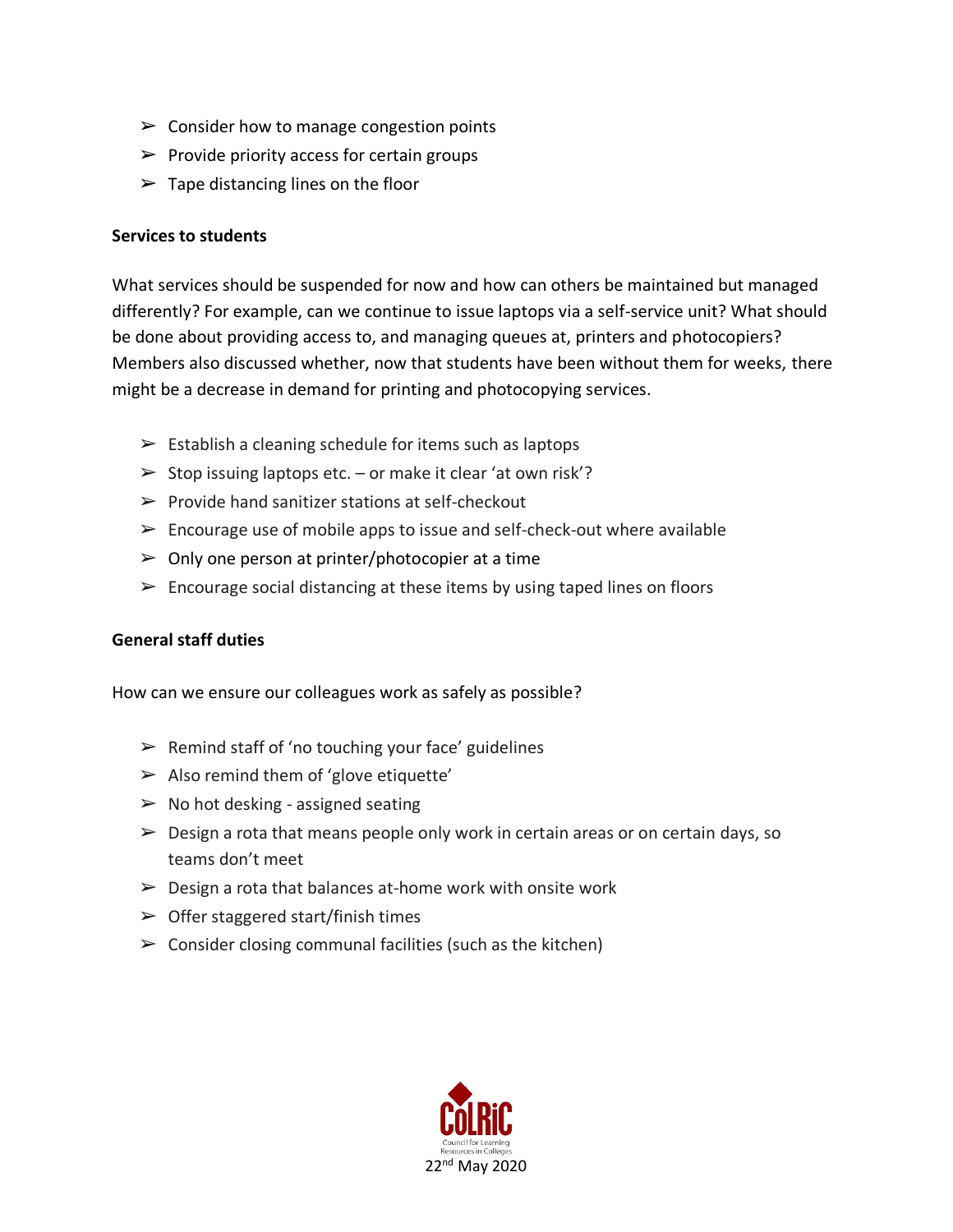## **General cleaning of spaces and PPE**

What rules and guidelines can we set in place on the correct use of protective gear and maintaining the cleanliness of our spaces? Will our college provide us with protective wear or are we expecting our colleagues to provide our own? Will we require our students to wear masks?

- $\triangleright$  Set up a cleaning schedule and ensure all staff participate appropriately
- $\triangleright$  Provide facilities and guidance on effective hand washing and hand hygiene
- $\triangleright$  Provide hand sanitizer throughout the space?
- $\triangleright$  Require students to clean PC after use
- $\triangleright$  Clean PCs and desks between uses staff or student responsibility
- $\triangleright$  Deny all use of PCs or make clear it is at own risk
- $\triangleright$  All students to place bags on floors and not on desks

## **Other practical tips**

- $\triangleright$  Staff who wear glasses and put them on and off frequently need to be very conscious of this. Wherever possible try to keep your glasses in one position.
- $\triangleright$  Minimal mobile phone use while at work
- $\triangleright$  Encourage frequent and effective hand-washing/use of hand sanitiser

## **Glove etiquette**

Managers should provide guidance on the effective use of gloves. Remind colleagues that gloves are only useful if they do not touch you or your face, your pocket, or your phone

- $\triangleright$  After each shift and before breaks keep your gloves on. Spray them with disinfectant then spray down your workstation and wipe after ten seconds with paper towel
- $\triangleright$  Wipe trolley handles that you have used with disinfectant-soaked paper towel. Then you can remove your gloves
- $\triangleright$  Take the gloves off and wash/sanitise your hands before touching any other items, including yourself. It is important to take gloves off correctly, so the outside of the glove does not touch your skin
- $\triangleright$  Dispose of used gloves carefully in a rubbish bin

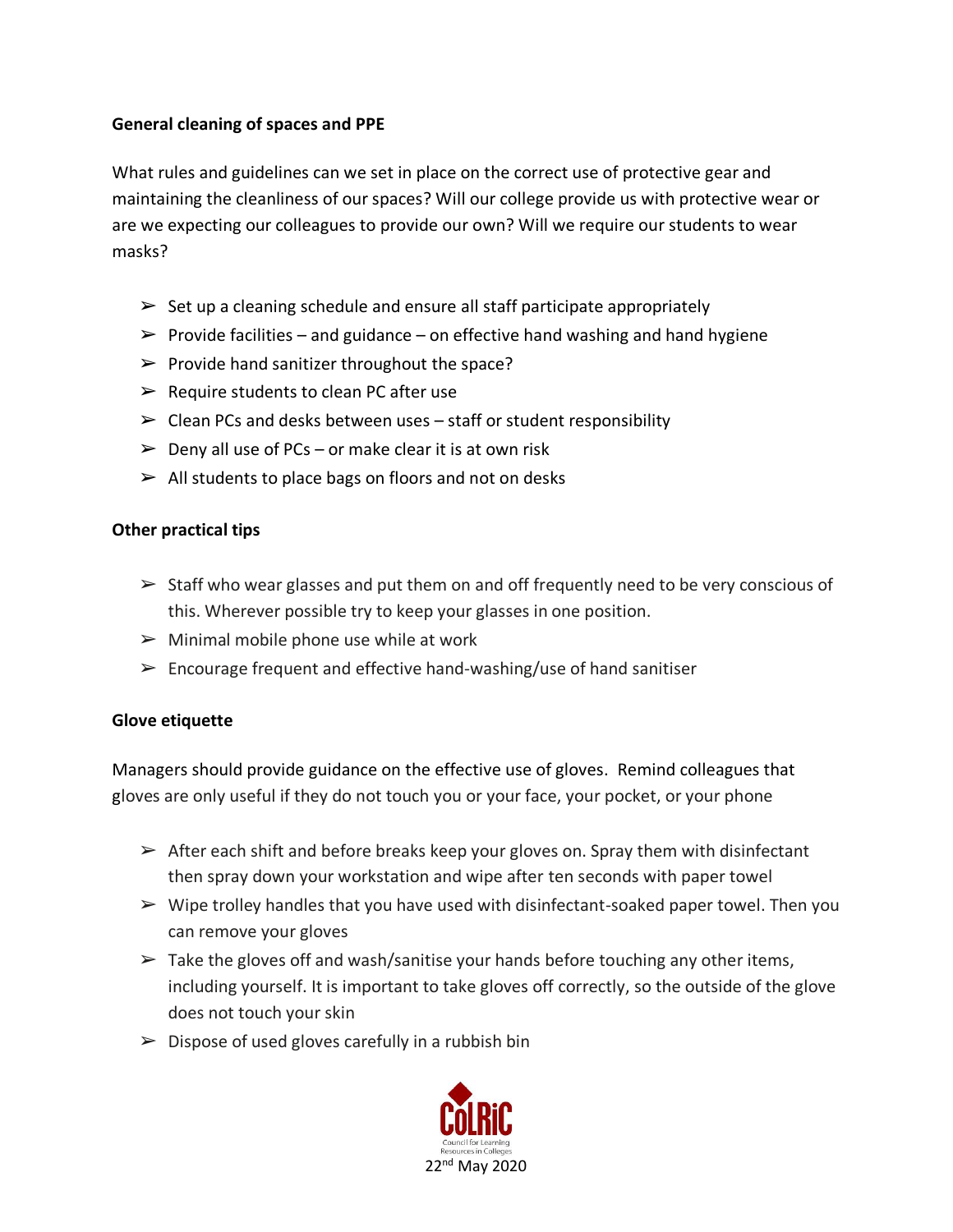

## **Sources of information**

This checklist for reopening libraries is a great general resource – you can download it as a PDF [Australian libraries responding to COVID-19: Checklist for reopening libraries](https://read.alia.org.au/australian-libraries-responding-covid-19-checklist-reopening-libraries)

This blog post on [Managing Returned Material](https://blog.wf-education.com/bts-book-cleaning?utm_campaign=1414270_Libraries%20Re-opening%20-%20Managing%20Returned%20Materials&utm_medium=email&utm_source=DEMCO%20EUROPE%20LTD&dm_i=4IFV,UB9A,2ELAGD,3OXDB,1) has been circulated and recommended by our members, as has [this post from School Library Journal](https://www.slj.com/?detailStory=IMLS-CDC-offer-guidance-for-disinfecting-returned-books-library-journal-coronavirus-covid19)

**[CILIP Coronavirus Information Service](https://www.cilip.org.uk/news/493378/CILIP-Coronavirus-Information-Service.htm)**

**[CILIP COVID-19 Guidance for School Libraries](https://www.cilip.org.uk/news/506793/COVID-19-Guidance-for-School-Libraries.htm)**

**[UNISON COVID-19 advice for FE staff](https://www.unison.org.uk/at-work/education-services/about/colleges/covid-19-advice-fe-staff/#heading-1)**